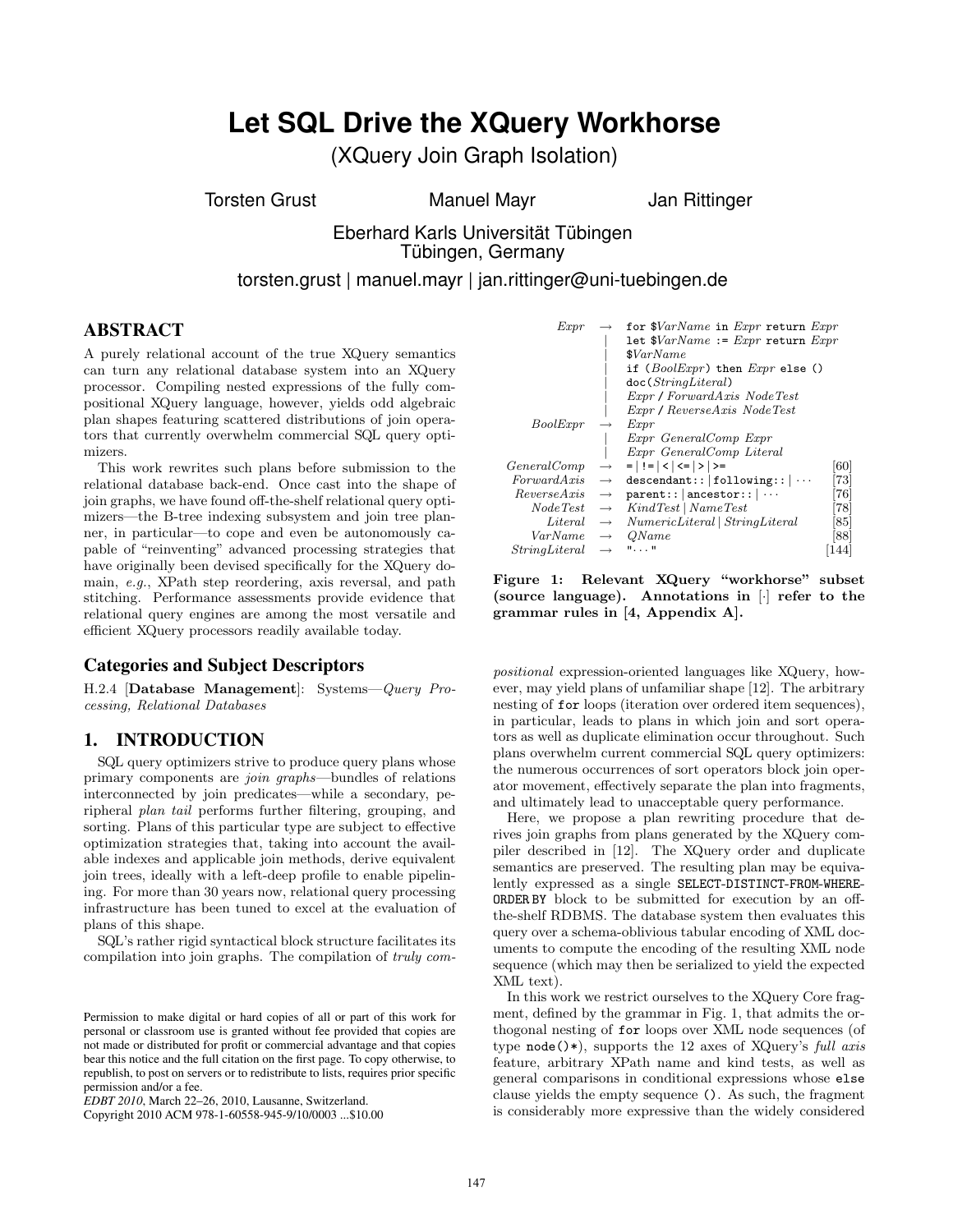twig queries [6, 7] and can be characterized as XQuery's data-bound "workhorse": XQuery uses this fragment to collect, filter, and join nodes from participating XML documents before further processing steps (grouping, tree construction) are performed. Others have described the data needs of a query in terms of tree patterns [3], here we use a fragment of the XQuery language itself.

Isolating the join graph implied by the input XQuery expression lets the relational database query optimizer face a problem known inside out despite the source language not being SQL: in essence, the join graph isolation process emits a bundle of self-joins over the tabular XML document encoding connected by conjunctive equality and range predicates. Most interestingly, we have found relational query optimizers to be autonomously capable of translating these join graphs into join trees that, effectively, (1) perform costbased shuffling of the evaluation order of XPath location steps and predicates,  $(2)$  exploit XPath axis reversal  $(e.g.,)$ trade ancestor for descendant), and (3) break up and stitch complex path expressions. In recent years, all of these have been described as specific evaluation and optimization techniques in the XPath and XQuery domain [6, 16, 18]—here, instead, they are the automatic result of join tree planning solely based on the availability of vanilla B-tree indexes and associated statistics. The resulting plans fully exploit the relational database kernel infrastructure, effectively turning the RDBMS into an XQuery processor that can perfectly cope with large XML instances (of size 100 MB and beyond).

Join graph isolation is an essential part of  $Pathfinder<sup>1</sup>$ —a full-fledged compiler for the complete XQuery language specification that is targeting relational database back-ends. For all of these back-ends we observed significant query execution time improvements for popular XQuery benchmarks, e.g., XMark or the query section of TPoX [17, 22]. One particular back-end is MonetDB. MonetDB/XQuery [5]—the combination of Pathfinder and MonetDB—uses the techniques described in this work to robustly detect value-based joins regardless of syntactic query variation. The role of join graph isolation becomes even more important in the upcoming version of MonetDB/XQuery: join graphs are the starting point for runtime query optimization [2].

We start to explore this form of XQuery join graph isolation in Section 2 where we review the compiler's algebraic target language, tabular XML document encodings, and join-based compilation rules for XPath location steps, nested for loops, and conditionals. The rewriting procedure of Section 3 then isolates the join graphs buried in the initial compiled plans. Cast in terms of an SQL query, IBM DB2 V9's relational query processor is able turn these graphs into join trees which, effectively, implement a series of otherwise XQueryand XPath-specific optimizations. A further quantitative experimental assessment demonstrates that DB2 V9's built-in pureXML™ XQuery processor currently faces a serious challenger with its relational self if the latter is equipped with the join graph-isolating compiler (Section 4). Sections 5 and 6 conclude this paper with reviews of related efforts and work in flux.

## 2. JOIN-BASED XQUERY SEMANTICS

To prepare join graph isolation, the compiler translates the XQuery fragment of Fig. 1 into intermediate DAG-shaped

Table 1: Table algebra dialect (compilation target language).

| Operator                           | Semantics                                             |
|------------------------------------|-------------------------------------------------------|
| $\heartsuit_{b_1,b_2}$             | plan root (serialize column $b_1$ by order in $b_2$ ) |
| $\pi_{a_1:b_1,\ldots,a_n:b_n}$     | project onto columns $b_i$ , rename $b_i$ into $a_i$  |
| $\sigma_p$                         | select rows that satisfy predicate p                  |
| $\mathbb{N}_p$                     | join with predicate p                                 |
| $- X -$                            | Cartesian product                                     |
| δ                                  | eliminate duplicate rows                              |
| $\mathcal{Q}_{a \cdot c}$          | attach column $a$ containing constant value $c$       |
| $\#$ a                             | attach arbitrary unique row id in column $a$          |
| $\varrho_{a:(b_1,,b_n)}$           | attach row rank in a (in $b_1, \ldots, b_n$ order)    |
| doc                                | XML document encoding table                           |
| b<br>$\boldsymbol{a}$<br>$c_1 c_2$ | singleton literal table (with columns $a, b$ )        |

<open\_auction id="1"> <initial> 15 </initial> <bidder>  $\times$ time $>$ 18:43 $\times$ /t <increase> 4.20 </increase> </bidder> </open\_auction>

|      |               |   |                |             | pre size level kind name | value data |         |
|------|---------------|---|----------------|-------------|--------------------------|------------|---------|
|      |               |   |                |             | $DOC   au \cdots xm1$    |            |         |
|      |               | 8 |                |             | $ELEM$ open $\cdots$     |            |         |
|      | $\frac{2}{3}$ | 0 | 2              | ATTRIid     |                          |            | 1.0     |
|      |               |   | $\overline{2}$ |             | ELEMinitial              |            | 15 15.0 |
| ime> | 4             | 0 | 3              | <b>TEXT</b> |                          |            | 15 15.0 |
|      | 5             | 4 | 2              |             | ELEMbidder               |            |         |
|      | 6             |   | 3              | ELEMitime   |                          | 18:43      |         |
|      |               | 0 |                | TEXT        |                          | 18:43      |         |
|      | 8             |   | 3              |             | ELEMlincre               | 4.20       | 4.2     |
|      | 9             |   |                | TEXT        |                          | 4.20       | 4.2     |

Figure 2: Encoding of the infoset of XML document auction.xml. Column data carries the nodes' typed decimal values.

plans over the logical table algebra of Table 1. This particularly simple algebra dialect has been designed to match the capabilities of SQL query engines: operators consume tables (not relations) and duplicate row elimination is explicit (in terms of  $\delta$ ). The row rank operator  $\varrho_{a:(b_1,...,b_n)}$  exactly mimics SQL:1999's RANK() OVER (ORDER BY  $b_1, \ldots, b_n$ ) AS a and is primarily used to account for XQuery's pervasive sequence order notion. The attach operator  $\mathcal{Q}_{a:c}(e)$  abbreviates  $e \times \frac{a}{|c|}$ , where the right-hand side argument denotes a singleton literal table. Operator  $\circ$  marks the serialization point at the root of the plan DAG, delivering those rows that encode the resulting XML node sequence. Below we will see how the join operator  $\bowtie$  assumes a central role in the translation of XPath location steps, for loops, and conditional expressions.

### 2.1 XML Infoset Encoding

An encoding of persistent XML infosets is provided via the designated table doc. In principle, any schema-oblivious node-based encoding of XML nodes that admits the evaluation of XPath node tests and axis steps fits the bill  $(e.g.,)$  $ORDPATH$  [19]). The following uses one such row-based format in which, for each node  $v$ , key column pre holds  $v$ 's unique document order rank to form—together with columns size (number of nodes in subtree below  $v$ ) and level (length of path from  $v$  to its document root node)—an encoding of the XML tree structure (Fig. 2 and [13]). XPath kind and name tests access columns kind and name—multiple occurrences of value DOC in column kind indicate that table doc hosts several trees, distinguishable by their document URIs (in column name). For nodes with size  $\leq 1$ , table doc supports value-based node access in terms of two columns that carry

<sup>1</sup> http://www.pathfinder-xquery.org/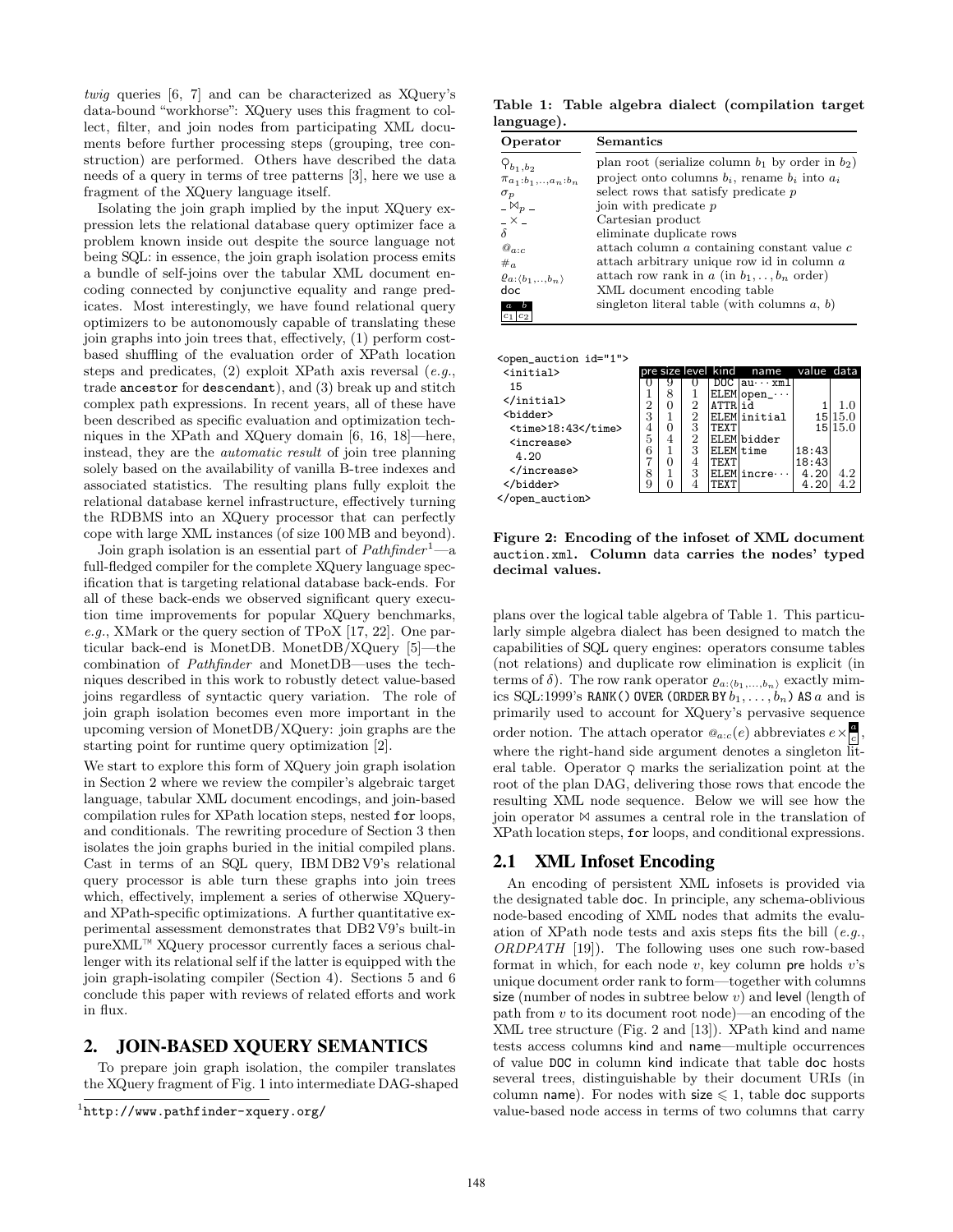the node's untyped string value [9, § 3.5.2] and, if applicable, the result of a cast to type  $\mathtt{xs:decimal}^2$  (columns value and data, respectively). This tabular XML infoset representation may be efficiently populated (during a single parsing pass over the XML document text) and serialized again (via a table scan in pre order).

| $\boldsymbol{n}$    | kindt(n)                                                           | $\boldsymbol{n}$                                                                                      | namet(n)     |  |
|---------------------|--------------------------------------------------------------------|-------------------------------------------------------------------------------------------------------|--------------|--|
| $element(\_,\_)$    | $\mathsf{kind} = \mathsf{ELEM}$                                    | element $(t, )$                                                                                       | name $=$ $t$ |  |
| $attribute(\_ \_ )$ | $\mathsf{kind} = \mathsf{ATTR}$                                    | $\texttt{attribute}(t, \cdot)$                                                                        | name $=t$    |  |
| text()              | $\mathsf{kind} = \texttt{TEXT}$                                    | text()                                                                                                | true         |  |
|                     |                                                                    |                                                                                                       |              |  |
| $\alpha$            | $axis(\alpha)$                                                     |                                                                                                       |              |  |
| child               |                                                                    | $pre_{\circ}$ $\lt$ pre $\leq$ pre $_{\circ}$ + size $_{\circ}$ $\wedge$ level $_{\circ}$ + 1 = level |              |  |
| descendant          | $pre_{\circ}$ $<$ pre $\leqslant$ pre $_{\circ}$ + size $_{\circ}$ |                                                                                                       |              |  |
| ancestor            | $pre < pre_0 \le pre + size$                                       |                                                                                                       |              |  |
| following           | $pre_{\circ} + size_{\circ} < pre$                                 |                                                                                                       |              |  |
|                     |                                                                    |                                                                                                       |              |  |
|                     |                                                                    |                                                                                                       |              |  |

Figure 3: Predicates implementing the semantics of XPath kind and name tests—expressed in sequence type syntax  $[4, \S 2.5.3]$ —and axes (excerpt).  $\circ$  marks the properties of the context node(s).

#### 2.2 XPath Location Steps

Further, this encoding has already been shown to admit the efficient join-based evaluation of location steps  $\alpha$ : n along all 12 XPath axes  $\alpha$  [13]. While the structural node relationship expressed by  $\alpha$  maps into a conjunctive range join predicate  $axis(\alpha)$  over columns pre, size, level, the step's kind and/or name test  $n$  yields equality predicates over kind and name (Fig. 3). Consider the three-step path  $Q_0 =$ doc("auction.xml")/descendant::bidder/child::\*/

child::text() over the document of Fig. 2. To perform the final child::text() step, which will have context elements time and increase, the database system evaluates a join between the document encoding and the step's context nodes (the query yields the pre ranks of the two resulting text nodes):



With their ability to perform range scans, regular B-tree indexes, built over table doc, perfectly support this style of location step evaluation [13].

### 2.3 A Loop-Lifting XQuery Compiler

From [12] we adopt a view of the dynamic XQuery semantics, loop lifting, that revolves around the for loop as the core language construct. Any subexpression  $e$  is considered to be iteratively evaluated inside its innermost enclosing for loop. For the XQuery fragment of Fig. 1, each iterated evaluation of e yields a (possibly empty) ordered sequence of nodes. To reflect this, we compile e into an algebraic plan that returns a ternary table with schema iter|pos|item: a row  $[i, p, v]$  indicates that, in iteration i, the evaluation of  $e$  returned a sequence containing a node with pre rank  $v$  at sequence position p.

The inference rules Doc, DDO, STEP, IF, VALCOMP, COMP, LET, FOR, and VAR (taken from [12] and reproduced in Appendix A) form a compositional algebraic compilation scheme for the XQuery dialect of Fig. 1. The rule set expects to see the input query after XQuery Core normalization: the enforcement of duplicate node removal and document order after XPath location steps (via the application of fs:distinct-doc-order(·), abbreviated to fs:ddo(·) in the following) and the computation of effective Boolean values in conditionals (via fn: boolean(·)) is explicit [9,  $\S 4.2.1$ and § 3.4.3].

Changing the XML infoset encoding in Section 2.1 or the XPath location step implementation in Section 2.2 requires a local modification only: the adjustment of the inference rules Doc and STEP in Appendix A.<sup>3</sup>

#### 2.4 The Compositionality Threat

To obtain an impression of typical plan features, we compile

$$
\begin{array}{cc}\texttt{doc("auction.xml")} \\ \texttt{/descendant::open_auction[bidder]} \quad . \end{array} \quad (Q_1)
$$

After XQuery Core normalization, this query reads

for \$x in fs:ddo(doc("auction.xml")

#### /descendant::open\_auction) return if (fn:boolean(fs:ddo(\$x/child::bidder))) then \$x else () .

Fig. 4 shows the initial plan for  $Q_1$ . Since the inference rules of Fig. 13 implement a fully compositional compilation scheme, we can readily identify how the subexpressions of  $Q_1$  contribute to the overall plan (to this end, observe the gray plan sections all of which yield tables with columns iter|pos|item). XQuery is a functional expressionoriented language in which subexpressions are stacked upon each other to form complex queries. The tall plan profile with its stacked sections—reaching from a single instance of table doc (serving all node references) to the serialization point  $\circ$ —directly reflects this orthogonal nesting of expressions.

Note, though, how this artifact of both, compositional language and compilation scheme, leads to plans whose shapes differ considerably from the ideal join graph  $+$  plan tail we have identified earlier. Instead, join operators occur in sections distributed all over the plan. A similar distribution can be observed for the blocking operators  $\delta$  and  $\rho$  (duplicate elimination and row ranking). This is quite unlike the algebraic plans produced by SQL SELECT-FROM-WHERE block compilation.

The omnipresence of blocking operators obstructs join operator movement and planning and leads industrial-strength optimizers, e.g., IBM DB2 UDB V9, to execute the plan in stages that read and then again materialize temporary tables. In the following we will therefore follow a different route and instead reshape the plan into a join graph that becomes subject to efficient one-shot execution by the SQL database back-end. (Section 4 will show that join graph isolation for  $Q_1$  improves the evaluation time by a factor of 5.)

<sup>&</sup>lt;sup>2</sup>In the interest of space, we omit a discussion of the numerous further XML Schema built-in data types.

 $3$ MonetDB/XQuery,  $e.g.,$  uses a general structural join operator as a replacement for  $\mathbb{M}_{axis(\alpha)}$  in Rule STEP. After join graph isolation, these structural join operators are transformed into physical loop-lifted staircase join primitives [5].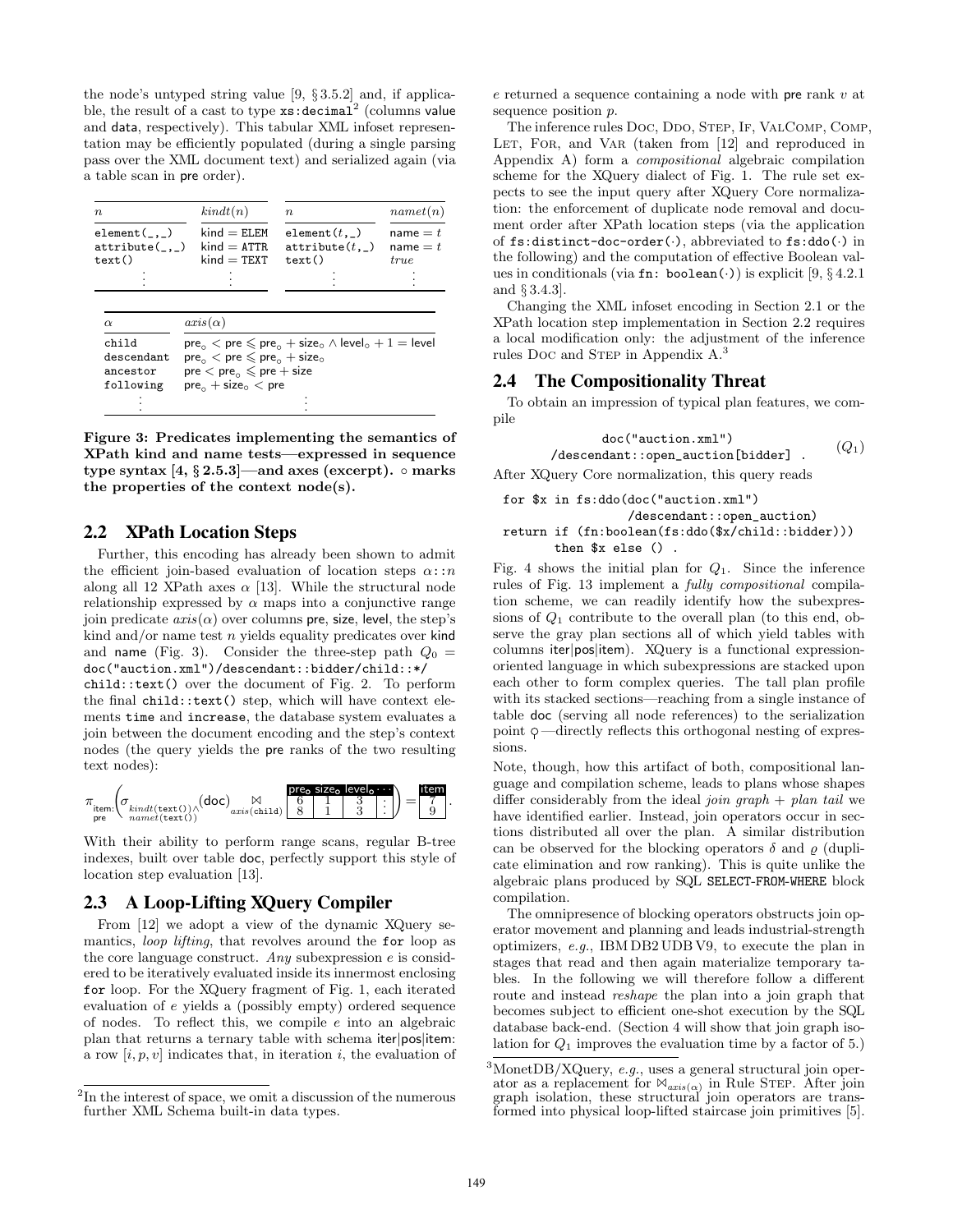#### 3. XQUERY JOIN GRAPH ISOLATION

In a nutshell, join graph isolation pursues a strategy that moves the blocking operators ( $\rho$  and  $\delta$ ) into plan tail positions and, at the same time, pushes join operators down into the plan. This rewriting process will isolate a plan section, the join graph, that is populated with references to the infoset encoding table doc, joins, and further pipelineable operators, like projection, selection, and column attachment  $(\pi, \sigma, \varnothing).$ 

The ultimate goal is to form a new DAG that may readily be translated into a single SELECT-DISTINCT-FROM-WHERE-ORDER BY block in which

- (1) the FROM clause lists the required doc instances,
- (2) the WHERE clause specifies a conjunctive self-join predicate over doc, reflecting the semantics of XPath location steps and predicates, and
- (3) the SELECT-DISTINCT and ORDER BY clauses represent the plan tail.

#### 3.1 Plan Property Inference

We account for the unusual tall shape and substantial size (of the order of 100 operators and beyond for typical benchmark-type queries) of the initial plan DAGs by a peep*hole*-style rewriting process. For all operators  $\otimes$ , a property inference collects relevant information about the plan vicinity of  $\circledast$ . The applicability of a rewriting step may then decided by inspection of the properties of a single operator (and its closer neighborhood) at a time. Tables 2–5 define these properties and their inference in an operatorby-operator fashion. We rely on auxiliary function  $\text{cols}(\cdot)$ that can determine the columns used in a predicate  $(e.g.,)$  $\text{cols}(\text{pre}_{\circ} + \text{size}_{\circ} < \text{pre}) = \{\text{pre}_{\circ}, \text{size}_{\circ}, \text{pre}\})$  as well as the columns in the output table of a given plan fragment  $(e.g.,)$  $\text{cols}(\bigcirc_{\text{iter}:1}\left(\begin{array}{c} \text{pos} \\ 1 \end{array}\right)) = \{\text{iter}, \text{pos}\}\).$  Furthermore we use  $\Rightarrow$  to denote the reachability relation of this DAG (e.g.,  $\otimes \Rightarrow \Diamond$ for any operator  $\circledast$  in the plan).

icols This property records the set of input columns strictly required to evaluate  $\circledast$  and its upstream plan. At the plan root  $\varphi$ , the property is initially seeded with the column set {pos, item}, the two columns required to represent and serialize the resulting XML node sequence. The icols columns are inferred during a top-down DAG walk. Among other uses, property icols facilitates projection pushdown—a standard rewriting technique in relational query processors [14]. const A set with elements of the form  $a = c$ , indicating that all rows in the table output by  $\otimes$  hold value c in column a. Seeded at the plan leaves  $(i.e.,$  instances of doc or literal tables) and inferred bottom-up.

 $key$  The set of candidate keys generated by  $\otimes$  (bottom-up). The more elaborate key inference rules for equi-joins ( $\mathbb{M}_{a=b}$ ) and rank operators  $(\rho)$  follow from functional dependencies. [23, Section 5.2.1] gives a more detailed account of equi-join key inference.

set Boolean property set communicates whether the output rows of  $\circledast$  will undergo duplicate elimination in the upstream plan. Inferred top-down (set is initialized to true for all operators but  $\varphi$ ). Property set is a simpler and more modular representation of Rule 3 Distinct Pushdown From/To in [21].

#### 3.2 Isolating Plan Tail and Join Graph

The isolation process is defined by three subgoals  $(\varrho, \varrho)$ , and  $\otimes$  (described below), attained through a sequence of



Figure 4: Initial stacked plan for  $Q_1$ . The gray plan sections indicate input XQuery subexpressions and applied compilation rules.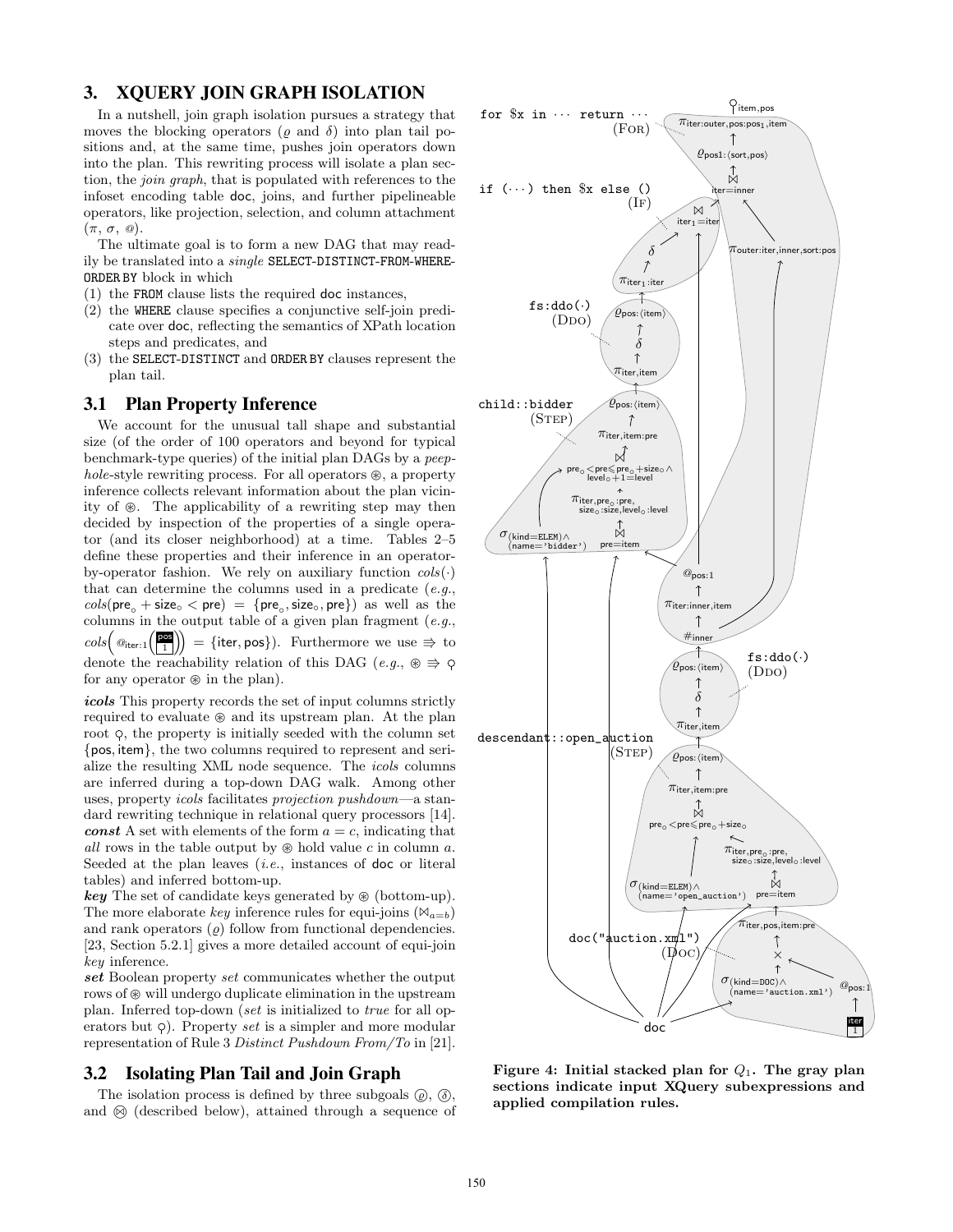Table 2: Top-down inference of property icols for the input(s) of operator  $\circledast.$ 

Table 3: Bottom-up inference of property const for operator  $\mathscr{B}$ .

Table 5: Top-down inference of

| Operator $\circledast$                              | Inferred property <i>icols</i> of input(s) of $\otimes$                                  | Operator $\circledast$                              | Inferred property const of $\otimes$                               |
|-----------------------------------------------------|------------------------------------------------------------------------------------------|-----------------------------------------------------|--------------------------------------------------------------------|
| $\varphi_{b_1,b_2}(e)$                              | $e.icols \leftarrow \{b_1, b_2\}$                                                        | $\varphi_{b_1,b_2}(e)$                              | $const \leftarrow e \cdot const$                                   |
| $\pi_{a_1:b_1, \dots, a_n:b_n}(e)$                  | $e.icols \leftarrow e.icols \cup \{b_i \mid a_i \in (icols \cap \{a_1, \ldots, a_n\})\}$ | $\pi_{a_1:b_1, \ldots, a_n:b_n}(e)$                 | $const \leftarrow \{a_i = c \mid (b_i = c) \in e \text{.const}\}\$ |
| $\sigma_p(e)$                                       | $e.icols \leftarrow e.icols \cup icols \cup cols(p)$                                     | $\sigma_p(e)$                                       | $const \leftarrow e \cdot const$                                   |
| $e_1 \bowtie_p e_2$                                 | $e_{1,2}.icols \leftarrow e_{1,2}.icols \cup ((icols \cup cols(p)) \cap cols(e_{1,2}))$  | $e_1 \bowtie_p e_2$                                 | $const \leftarrow e_1 \text{.} const \cup e_2 \text{.} const$      |
| $e_1 \times e_2$                                    | $e_{1,2}.icols \leftarrow e_{1,2}.icols \cup (icols \cap \text{cols}(e_{1,2}))$          | $e_1 \times e_2$                                    | $const \leftarrow e_1 \text{.const} \cup e_2 \text{.const}$        |
| $\delta(e)$                                         | $e.icols \leftarrow e.icols \cup icols$                                                  | $\delta(e)$                                         | $const \leftarrow e \cdot const$                                   |
| $\mathcal{Q}_{a:c}(e)$                              | $e.icols \leftarrow e.icols \cup (icols \setminus \{a\})$                                | $\mathcal{Q}_{a:c}(e)$                              | $const \leftarrow e const \cup \{a = c\}$                          |
| $\#_a(e)$                                           | $e.icols \leftarrow e.icols \cup (icols \setminus \{a\})$                                | $\#_a(e)$                                           | $const \leftarrow e \cdot const$                                   |
| $\varrho_{a:\langle b_1,,b_n\rangle}(e)$            | $e.icols \leftarrow e.icols \cup (icols \setminus \{a\}) \cup \{b_1, \ldots, b_n\}$      | $\varrho_{a:\langle b_1,,b_n\rangle}(e)$            | $const \leftarrow e \cdot const$                                   |
| doc                                                 |                                                                                          | doc                                                 | $const \leftarrow \varnothing$                                     |
| $\begin{array}{c c} a & b \\ c_1 & c_2 \end{array}$ |                                                                                          | $\begin{array}{c c} a & b \\ c_1 & c_2 \end{array}$ | $const \leftarrow \{a = c_1, b = c_2\}$                            |

Table 4: Bottom-up inference of property  $key$  for operator  $\circledast$ .

| Operator $\circledast$                                                                                                       | Inferred property key of $\otimes$                                                                                                                                                                                                                                                                                                                                                                              | Boolean property set for the in-<br>put(s) of operator $\mathcal{D}$ .                                        |                                                                                                                                                                                                   |  |
|------------------------------------------------------------------------------------------------------------------------------|-----------------------------------------------------------------------------------------------------------------------------------------------------------------------------------------------------------------------------------------------------------------------------------------------------------------------------------------------------------------------------------------------------------------|---------------------------------------------------------------------------------------------------------------|---------------------------------------------------------------------------------------------------------------------------------------------------------------------------------------------------|--|
| $\varphi_{b_1,b_2}(e)$<br>$\pi_{a_1:b_1, , a_n:b_n}(e)$<br>$\sigma_p(e)$                                                     | $key \leftarrow e \mathit{.} key$<br>$key \leftarrow \{\{a_i   b_i \in k\}   k \in e \ldotp key, k \subseteq \{b_1, \ldots, b_n\}\}\$<br>$key \leftarrow e \cdot key$                                                                                                                                                                                                                                           | Operator $\circledast$                                                                                        | Inferred property set<br>of the input(s) of $\circledast$                                                                                                                                         |  |
| $e_1 \bowtie_{a=b} e_2$                                                                                                      | $key \leftarrow \{k_1   \{b\} \in e_2 \ldotp key, k_1 \in e_1 \ldotp key\}$<br>$\cup \{k_2   \{a\} \in e_1 \ldotp key, k_2 \in e_2 \ldotp key\}$<br>$\cup \{(k_1 \setminus \{a\}) \cup k_2   \{b\} \in e_2 \text{.} key, k_1 \in e_1 \text{.} key, k_2 \in e_2 \text{.} key\}$<br>$\bigcup \{k_1 \cup (k_2 \setminus \{b\})   \{a\} \in e_1 \text{.} key, k_1 \in e_1 \text{.} key, k_2 \in e_2 \text{.} key\}$ | $\varphi_{b_1,b_2}(e)$<br>$\pi_{a_1:b_1, , a_n:b_n}(e)$<br>$\sigma_p(e)$<br>$e_1 \bowtie_p e_2$               | $e.set \leftarrow false$<br>$e.set \leftarrow e.set \wedge set$<br>$e.set \leftarrow e.set \wedge set$<br>$e_{1,2}.set \leftarrow e_{1,2}.set \wedge set$                                         |  |
| $e_1 \bowtie_p e_2$<br>$e_1 \times e_2$<br>$\delta(e)$<br>$\mathcal{Q}_{a:c}(e)$<br>$\#_a(e)$<br>$\varrho_{a:(b_1,,b_n)}(e)$ | $key \leftarrow \{k_1 \cup k_2 \mid k_1 \in e_1 \ldotp key, k_2 \in e_2 \ldotp key\}$<br>$key \leftarrow \{k_1 \cup k_2 \mid k_1 \in e_1 \ldotp key, k_2 \in e_2 \ldotp key\}$<br>$key \leftarrow e \mathit{.} key \cup \{ \mathit{cols}(e) \}$<br>$key \leftarrow e \mathit{.} key$<br>$key \leftarrow e \mathit{.} key \cup \{\{a\}\}\$<br>$key \leftarrow e \cdot key$                                       | $e_1 \times e_2$<br>$\delta(e)$<br>$\circledcirc_{a:c}(e)$<br>$\#_a(e)$<br>$\varrho_{a:(b_1,,b_n)}(e)$<br>doc | $e_{1,2}.set \leftarrow e_{1,2}.set \wedge set$<br>$e.set \leftarrow e.set \wedge true$<br>$e.set \leftarrow e.set \wedge set$<br>$e.set \leftarrow false$<br>$e.set \leftarrow e.set \wedge set$ |  |
| doc<br>$a \quad b$<br>$c_1$ <sub><math>c_2</math></sub>                                                                      | $\cup \{\{a\} \cup (k \setminus \{b_1,\ldots,b_n\}) \mid k \in e \text{.} key, k \cap \{b_1,\ldots,b_n\} \neq \varnothing\}$<br>$key \leftarrow \{\{pre\}\}\$<br>$key \leftarrow \{\{a\}, \{b\}, \{a, b\}\}\$                                                                                                                                                                                                   | $\begin{array}{cc} a & b \\ c_1 & c_2 \end{array}$                                                            |                                                                                                                                                                                                   |  |

$$
\frac{1}{q \times \sum_{i=1}^{\infty} \rightarrow \mathcal{Q}_{a:c}(q)}(1) \qquad \frac{1}{\pi_{a_1,...,a_n} (\pi_{b_1,...,b_m}(q)) \rightarrow \pi_{a_1,...,a_n}(q)}(2) \qquad \frac{\{a = c, b = c\} \subseteq const}{q_1 \bowtie_{a=b} q_2 \rightarrow q_1 \times q_2}(3)
$$
\n
$$
\frac{a \notin icols}{\mathcal{Q}_{a:c}(q) \rightarrow q} (4) \qquad \frac{a \notin icols}{\mathcal{Q}_{a:(b_1,...,b_n)}(q) \rightarrow q} (5) \qquad \frac{a \notin icols}{\#_a(q) \rightarrow q} (6) \qquad \frac{icols \neq \varnothing}{\pi_{a_1,...,a_n} (q) \rightarrow \pi_{\{a_1,...,a_n\}} \setminus icols \neq \varnothing} (7)
$$
\n
$$
\frac{const \setminus \{b_1,...,b_n\} \neq \varnothing}{\mathcal{Q}_{a:(b_1,...,b_n)}(q) \rightarrow \mathcal{Q}_{a:(b_1,...,b_n)}(const(q)} (8) \qquad \frac{a \in icbs}{\mathcal{Q}_{a:(b)}(q) \rightarrow \pi_{a:b,cols(q)}(q)} (9) \qquad \frac{\mathcal{Q}_{\in} \in \{\sigma_p, \delta, \mathcal{Q}, \# \}}{\mathcal{Q}_{\{a:(b_1,...,b_n)}(q) \rightarrow \mathcal{Q}_{a:(b_1,...,b_n)}(\mathcal{Q})}(10)}
$$
\n
$$
\frac{1}{\pi_{a,c_1,...,c_m} (\varrho_{a:(b_1,...,b_n)}(q)) \rightarrow \varrho_{a:(b_1,...,b_n)} (\pi_{b_1,...,b_n,c_1,...,c_m}(q))} (11) \qquad \frac{\mathcal{Q}_{\in} \in \{\varphi_p, \delta, \mathcal{Q}, \# \}}{\mathcal{Q}_{a:(b_1,...,b_n)}(q) \rightarrow \varrho_{a:(b_1,...,b_n)}(\mathcal{Q})}(12)
$$
\n
$$
\frac{set}{\mathcal{Q}_{a:(...,b_i,...)} (\varrho_{b_i:(c_1,...,c_m)}(q)) \rightarrow \varrho_{a:(...b_{i-1},c_1,...,c_m,b_{i+1},...)} (\varrho_{b_i:(c_1,...,c_m)}(q))} (13)
$$
\n $$ 

Figure 5: Join graph isolation transformation (for a rule  $\text{ }$  lhs  $\rightarrow$  rhs, the properties icols, const, set, and key denote the properties of *).*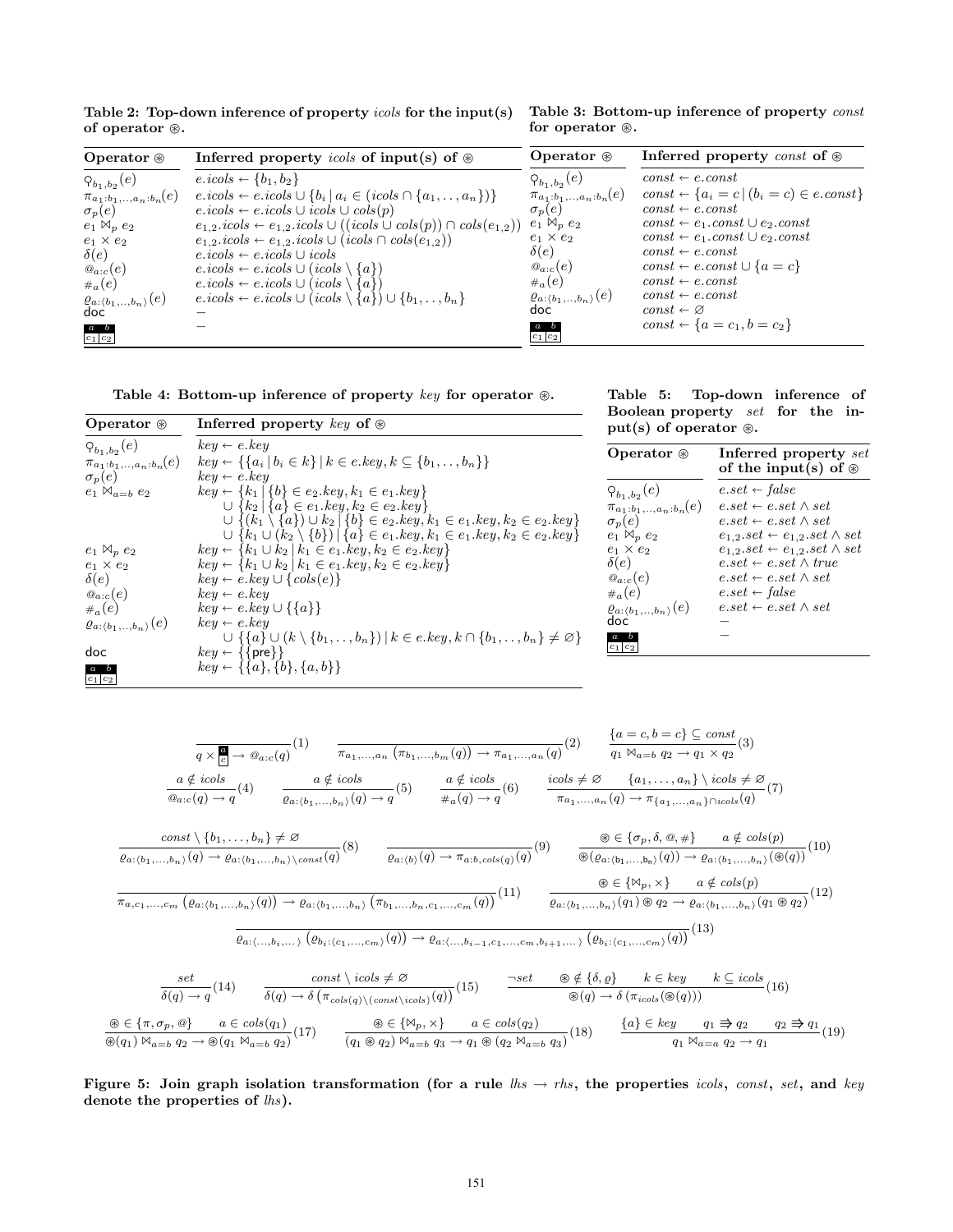

Figure 6: Moving duplicate elimination into the plan tail and join push-down (stages shown left to right).

goal-directed applications of the rewrite rules in Fig. 5.<sup>4</sup> Note how the rules' premises inspect the inferred plan properties, as described above. The subgoals either strictly move  $\rho$  and  $\delta$  towards the plan tail or push equi-joins ( $\mathbb{M}_{a=b}$ ) down into the plan. In addition to these three main goals, "house cleaning" is performed by rules defined to simplify or remove operators (Rules  $(1-8)$ ,  $(14)$ , and  $(15)$ ). House-cleaning in Fig. 4, e.g., leads to the removal of the cross product and its rhs subtree (application of Rules  $(4)-(1)-(4)$ ) as well as the removal of unreferenced rank operators (Rule (5)). While house-cleaning is performed whenever necessary, goal  $\varnothing$  is pursued before the two other subgoals.

 $\circledR$  Establish a single  $\varrho$  operator in the plan tail. A single instance of the row ranking operator  $\varrho$  suffices to correctly implement the sequence and document order requirements of the overall plan. To this end, Rule  $(9)$  trades a  $\rho$  for a projection if  $\rho$  ranks over a single column. For the compilation Rules DDO and STEP, which introduce single-column row rankings  $(\varrho_{\text{pos}:(item)})$ , this effectively means that document order determines sequence order—which is indeed the case for the result of XPath location steps and  $fs:ddo(\cdot)$ . All other instances of  $\varrho$  ( $\varrho_{\text{pos}_1:\text{sort},\text{pos}}$ ), introduced by FOR) are moved towards the plan tail via Rules (10–12). The premises of Rules (10) and (12) are no obstacle here: for the XQuery fragment of Fig. 1, the compiler does not emit predicates over sequence positions (column pos). Once arrived in the plan tail, Rule (13) splices the ranking criteria of adjacent  $\rho$  operators. Rule (5) finally removes all but the topmost instance of  $\rho$ .

 $(\delta) + \otimes$  Establish a single  $\delta$  operator in the plan tail + join push-down and removal. Duplicate elimination relocation and join push-down and removal are intertwined. Fig. 6—an abstract representation of Fig. 4—illustrates the stages of this process (the  $\bigcirc$  represent plan sections). These subgoals target and ultimately delete the equi-joins introduced by the compilation Rules STEP, COMP, IF, and FOR (the latter is in focus here).

A join of this type preserves the keys established by  $#_{inner}$ and thus emits unique rows. The introduction of a new  $\delta$  instance at the top of the plan fragment thus does not alter the plan semantics (Rule  $(16)$ , see Figures  $6(a)$  and  $(b)$ ). This renders the original instance of  $\delta$  obsolete as duplicate elimination now occurs upstream (Rule  $(14)$ , Fig.  $6(c)$ ). The following stages push the join towards the plan base, leaving a trail of plan sections that formerly occurred in the join input branches (Rules  $(17-18)$ , Figures  $6(c)$  and  $(d)$ ). Rule  $(19)$ detects that the join has degenerated into a key join over identical inputs and thus may be removed (Fig.  $6(e)$ ). Finally, this renders the remaining instance of  $\#_{inner}$  obsolete (column inner not referenced, Rule (6)).

Rewrite rules guarantee progress and termination. The house-cleaning rules (Rules  $(1-8)$ ,  $(14)$ , and  $(15)$ ) either remove an operator or restrict its arguments. The rules affecting rank operators (Rules  $(5)$  and  $(8-13)$ ) pull-up rank operators through any other operator and result in at most a single rank operator at the plan root (see discussion of subgoal  $\omega$ ). The compilation rules in Appendix A ensure that the position information forms a key at the plan root. Rule (16) thus ensures that a single distinct operator sits in the plan tail. With both distinct and rank operators out of the way, Rules (17–18) push down equi-joins until either an instance of  $\#$  is reached or Rule (19) applies (see discussion on subgoal  $\otimes$ ). Once  $\#_{inner}$  becomes obsolete because column inner is no longer referenced by any equi-join, Rule (6) removes  $\#_{\text{inner}}$  and thus allows the remaining equi-joins to be pushed further done until no more rules are applicable.<sup>5</sup>

#### 3.3 XQuery in the Guise of SQL SFW–Blocks

Fig. 7 depicts the isolation result for Query  $Q_1$  (original plan shown in Fig. 4). The new plan features a bundle of operators in which—besides instances of  $\pi$ ,  $\sigma$ —the only remaining joins originate from applications of compilation Rule Step, implementing the semantics of XPath location steps. The joins consume rows from the XML infoset encoding table doc which now is the only shared plan node in the DAG. As desired, we can also identify the plan tail (in the case of  $Q_1$ , no extra row ranking is required since the document order ranks of the elements resulting from the descendant::open\_auction step—in column pre produced by the topmost  $\pi$  operator—already determine the overall order of the result.)

Quite unlike the initial plans emitted by the compositional compiler, XQuery join graph isolation derives logical query plans that are truly indistinguishable from the algebraic plans produced by a regular SQL translator. We thus let an off-the-shelf relational database back-end autonomously take over from here. It is now reasonable to expect the system to excel at the evaluation of the considered XQuery fragment as it will face a familiar workload. (This is exactly what we observe in Section 4.)

Most importantly, the join graphs provide a complete description of the input query's true XQuery semantics but do not prescribe a particular order of XPath location step or predicate evaluation. It is our intention to let the RDBMS decide on an evaluation strategy, based on its very own cost model, the availability of join algorithms, and supporting index structures. As a consequence, it suffices to communicate the join graph in form of a standard SQL SELECT-DISTINCT-FROM-WHERE-ORDER BY-block—i.e., in a declarative fashion barring any XQuery-specific annotations or similar

<sup>&</sup>lt;sup>4</sup>In the interest of succinctness, we omit the obvious variants of Rules (12), (17), and (18) in which the lhs and rhs arguments of the commutative operators  $\mathbb{A}_p$  and  $\times$  are swapped, and ignore column renaming in Rules (2), (11), and (17).

<sup>5</sup>Note how adjacent equi-joins might lead to repeated applications of Rule (18). Our implementation avoids such repetition by taking operator argument plan sizes into account.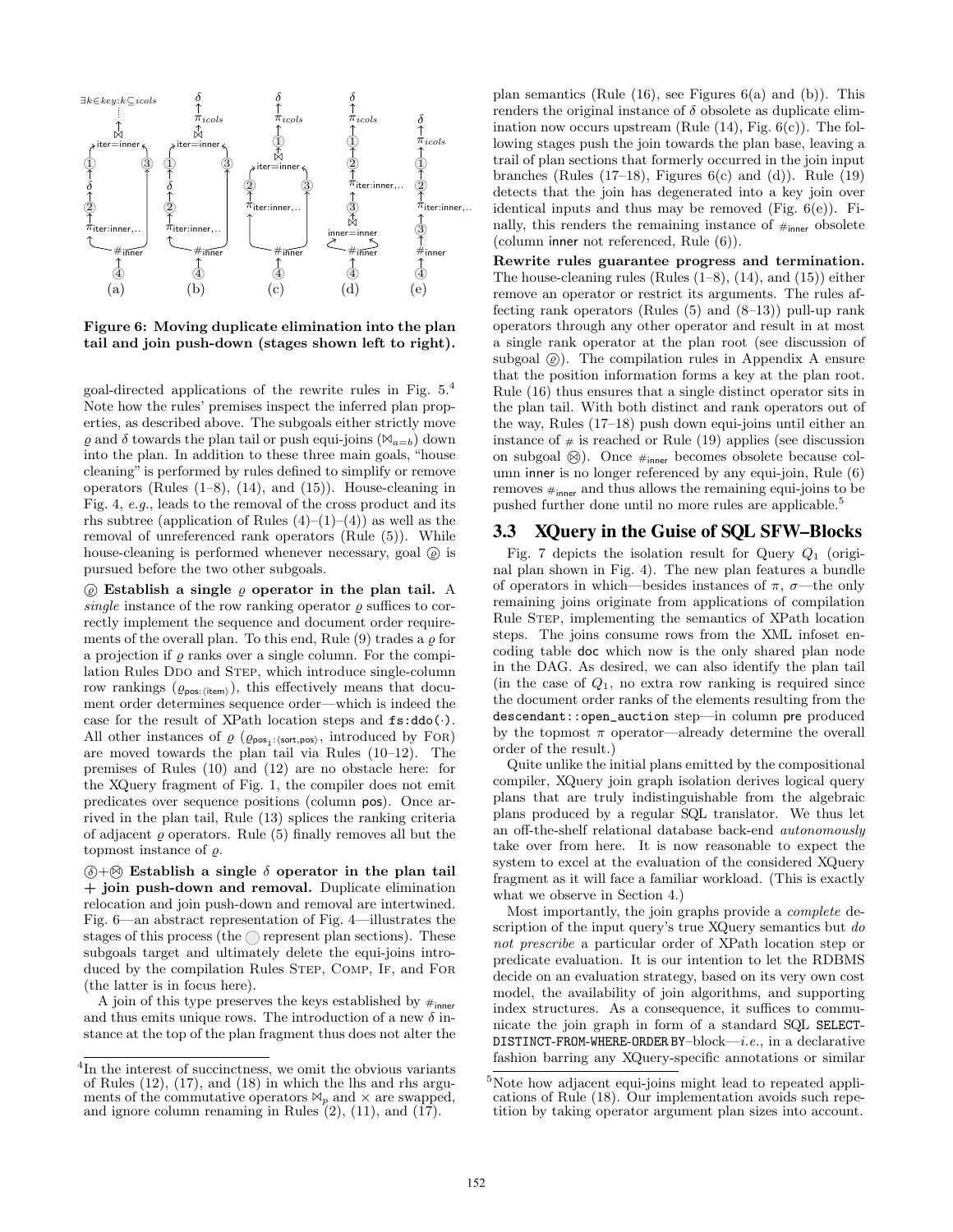

Figure 7: Final plan emitted for  $Q_1$ . The  $\equiv$  separates the plan tail (above) from the isolated join bundle (three-fold self-join of table doc).

```
SELECT DISTINCT d2.pre
 FROM doc AS d1, doc AS d2, doc AS d3
 WHERE d1.kind = DOC
   AND d1.name = 'auction.xml'
   AND d2.kind = ELEMAND d2.name = 'open_auction'
   AND d2 BETWEEN d1.pre + 1 AND d1.pre + d1.size
   AND d3.kind = ELEMAND d3.name = 'bidder'
   AND d3 BETWEEN d2.pre + 1 AND d2.pre + d2.size
   AND d2.level + 1 = d3.levelORDER BY d2.pre
                                                  (Q_1^{\tt SQL})
```
Figure 8: SQL encoding of  $Q_1$ 's join graph.

clues. For Query  $Q_1$ , we thus ship the SQL query  $Q_1^{\text{SQL}}$ (Fig. 8) for execution by the database back-end.

Plan tail. The interaction of for loop iteration and sequence order of the final result becomes apparent in the plan tail of the following query (traversing XMark data [22] to return the names of those auction categories in which expensive items were sold at prices beyond \$500):

```
let a := doc("auction.xml")for $ca in $a//closed_auction[price > 500],
    $i in $a//item,
    $c in $a//category
where $ca/itemref/@item = $i/@id
  and $i/incategory/@category = $c/@id
return $c/name
                                           (Q_2)
```
XQuery Core normalization, compilation and subsequent isolation yields the SQL join graph query in Fig. 9 which describes a 12-fold self-join over table doc. Note how the ORDER BY and DISTINCT clauses—which represent the plan tail—reflect the XQuery sequence order and duplicate semantics:

Order The nesting of the three for loops in  $Q_2$  principally determines the order of the resulting node sequence: in  $Q_2$ , row variables d2, d4, d5 range over closed\_auction, item, category element nodes, respectively. The document order of the name elements (bound to d12) is least relevant in this example and orders the nodes within each iteration

```
SELECT DISTINCT d12.pre,
       d2.pre AS item1, d4.pre AS item2,
       d5.pre AS item3
  FROM doc AS d1, ..., doc AS d12
 WHERE
 ORDER BY d2.pre, d4.pre, d5.pre, d12.pre
                                              (Q_2^{\tt SQL})
```
Figure 9: SQL encoding of  $Q_2$  (focus on plan tail: order, duplicate removal).

Table 6: B-tree indexes proposed by db2advis.



p:pre, s:pre + size, l:level, k:kind, n:name, v:value, d:data

of the innermost for loop.

Duplicates The XPath location step semantics requires duplicate node removal (row variable d12 appears in the DISTINCT clause). Duplicates are retained, however, across for loop iterations (keys d2.pre, d4.pre, and d5.pre appear in the DISTINCT clause).

# 4. IN LABORATORY WITH IBM DB2 V9 (EXPERIMENTS)

The SQL language subset used to describe the XQuery join graphs—flat self-join chains, simple ordering criteria, and no grouping or aggregation—is sufficiently simple to let any SQL-capable RDBMS assume the role of a back-end for XQuery evaluation. We do not rely on SQL/XML functionality, in particular. In what follows, we will observe how IBM DB2 UDB V9 acts as a runtime for the join-graphisolating compiler. In this context, DB2 V9 appears to be especially interesting, because the system

- (1) has the ability to autonomously adapt the design of its physical layer, indexes in particular, in response to a given workload, and
- (2) features the *built-in* XQuery processor pureXML<sup>™</sup> which implements a "native" XML document storage and specific primitives for XPath evaluation, but nevertheless relies on the very same database kernel infrastructure. This will provide an insightful point of reference for the performance assessment of Section 4.2.

To provide the RDBMS with complete information about the expected incoming queries, we instructed the compiler to make the semantics of the serialization point  $\circ$  explicit this adds one extra descendant-or-self::node() step to any Query Q, originating in its result node sequence:

#### for  $x$  in  $Q$  return  $x/d$ escendant-or-self::node().

This produces all XML nodes required to fully serialize the result (surfacing as the additional topmost self-join in the join plans of Figures 10 and 11).

Autonomous index design. For  $Q_2$  as an representative of the prototypical expected query workload, the DB2 automatic design advisor, db2advis [1], suggests the B-tree index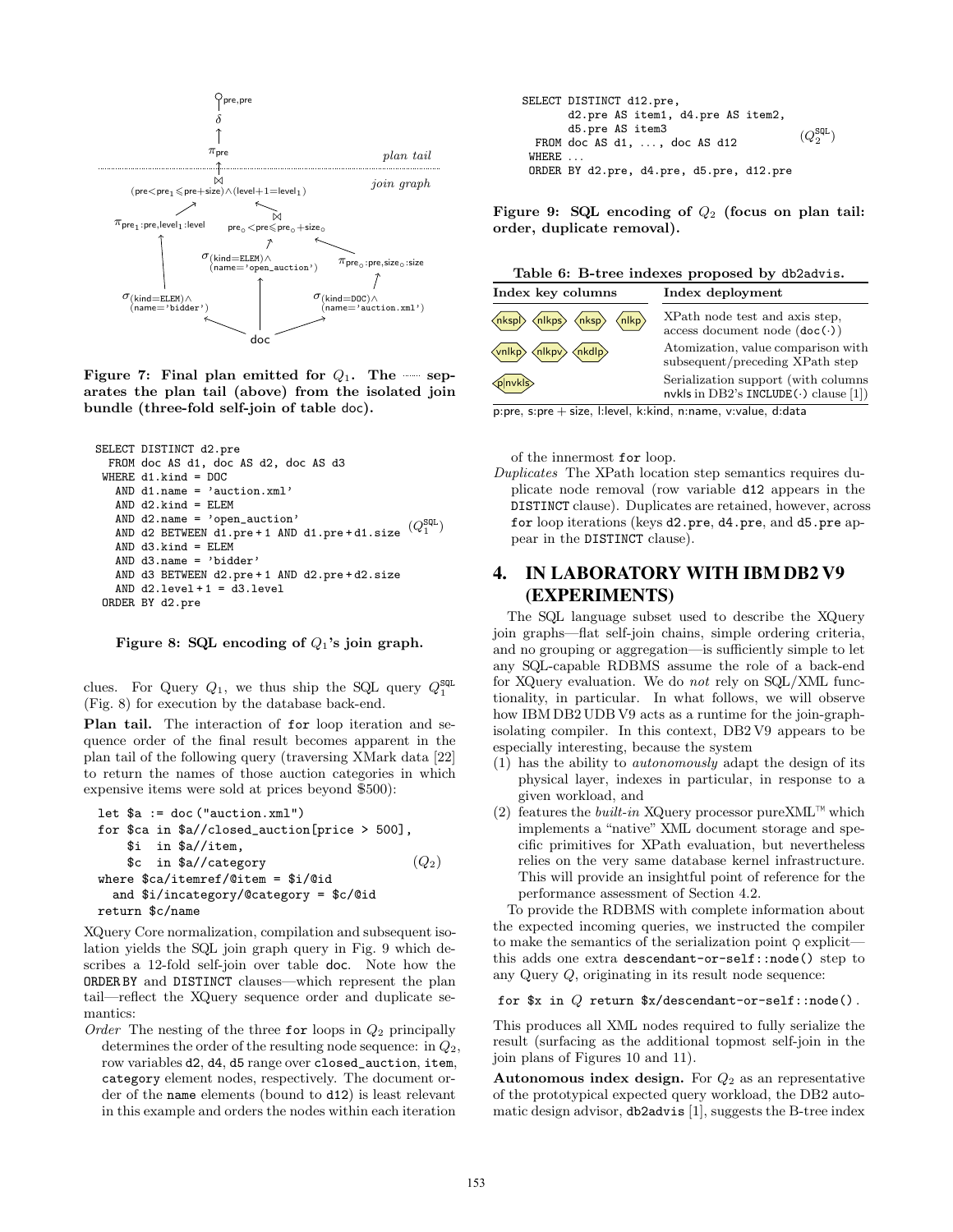

set of Table 6 (with a total size of 300 MB for a 110 MB instance of the XMark auction.xml document). Due to the regularity of the emitted SQL code, the utility of the proposed indexes will be high for any XQuery workload that exhibits a significant fraction of XQuery join graphs.

Partitioned B-tree index support for XQuery. The majority of the index keys proposed in Table 6 are prefixed with *low cardinality* column(s),  $e.g., \, n, \, nk, \, or \, nlk.$  An XMark XML instance features 77 distinct element tag and attribute names, regardless of the document size. Similar observations apply to the XML node kinds and the typical XML document height. A B-tree that is primarily organized by such a low cardinality column will, in consequence, partition the XML infoset encoding into few disjoint node sets [11]. Note how, in a sense, a name-prefixed index key leads to a B-tree-based implementation of the element tag streams, the principal data access path used in the so-called twig join algorithms [6, 7].

The design advisor further suggests an index with key vnlkp whose value column prefix supports atomization and the general value comparisons between (attribute) nodes featured in  $Q_2$ . A B-tree of this type bears some close resemblance with the XPath-specific indexes (CREATE INDEX ... GENERATE KEY USING XMLPATTERN ... AS SQL VARCHAR $(n)$ ) employed by  $pureXML^{\pi}$  (Section 4.2).

## 4.1 XPath Continuations

How exactly does DB2 V9's query optimizer deploy the indexes proposed by its design advisor companion? An answer to this question can be found through an analysis of the plan trees generated by the optimizer. We have, in fact, observed a few not immediately obvious "tricks" that have found their way into the execution plans. Most of these observations are closely related to query evaluation techniques that have originally been described as XPath–specific [6, 16, 18], outside the relational domain. Since we have transferred all responsibility for the XQuery runtime aspects to the RDBMS, we think this is quite interesting.

The optimized DB2 execution plan found for Query  $Q_1$  of Section 2.4 is shown in Fig. 10. We are reproducing these execution plans in a form closely resembling the output of DB2's visual explain facility. Nodes in these plans represent operators of DB2's variant of physical algebra—all operators relevant for the present discussion are introduced in Table 7.

Path stitching and branching. Consider the B-tree index with key nksp. Due to its nk prefix, this index primarily provides support for XPath name and kind tests. In the execution plan for  $Q_1$ , the index is used to access the requested document node (name = 'auction.xml' ∧ kind = DOC). Additionally, however, the index delivers the infoset



Figure 10: DB2 V9 execution plan for  $Q_1$ with continuation annotations (d-o-s abbreviates descendant-or-self).

properties sp and thus provides all necessary information to step along the XPath descendant axis—namely the interval ( $pre, pre+size$ ), see Fig. 3—from those nodes that have been found during index lookup. In the following, we will denote the result of such index lookups as

# doc("auction.xml") (/descendant)

or, generally  $n(\underline{\Lambda})$  (read: perform the specified node test n, then prepare a subsequent step along axis  $\alpha$ ). In the execution plan of Fig. 10, the bottom index nested-loop join continues this "half-cooked" step: a lookup in the index nkspl retrieves columns nkp to (1) perform the due name and kind test (name = 'open\_auction'  $\land$  kind = ELEM) and (2) complete the structural descendant axis traversal (check p for containment in the  $(pre, pre + size]$  interval obtained in the first half of the step). In the annotated plans, we write  $[$ <sub>1</sub>::open\_auction (read: resume axis step and perform specified name and kind test). Stitched at the matching continuation points (here: those with subscript 1), we obtain the complete XPath location step again:

$$
\verb"doc("auction.xml") {\overline{(\underbrace{\text{descendant}})}_1}: open\_auction\;.
$$

The lookup in index nkspl further provides the necessary infoset properties to prepare the now current continuations  $\mathcal{L}$ descendant-or-self $\rangle_2$  (columns sp) as well as  $(\mathcal{L}\text{child})_3$ (columns spl). Such continuations with multiple resumption points are the equivalent of the branching nodes discussed in the context of holistic twig joins [6].

Given the tailored B-tree index set in Table 6, the DB2 query optimizer consistently manages to select the index access path that provides just the required XML infoset properties. Resuming the child continuation at  $\bigcirc_{3}$ : bidder requires columns nk to perform the name and kind test plus columns pl to complete the evaluation of the range predicate that implements the child step. The semi-join evaluating this path step has its *early-out* flag set (see  $\times$  in Fig. 10) and thus—similar to the original Query  $Q_1$ —applies only a predicate filter. Finally, as anticipated, the plan scans index p|nvkls to traverse all nodes in the subtrees below the query's  $\text{XML result nodes (resuming from } \langle \texttt{descendant-or-self} \rangle_2).$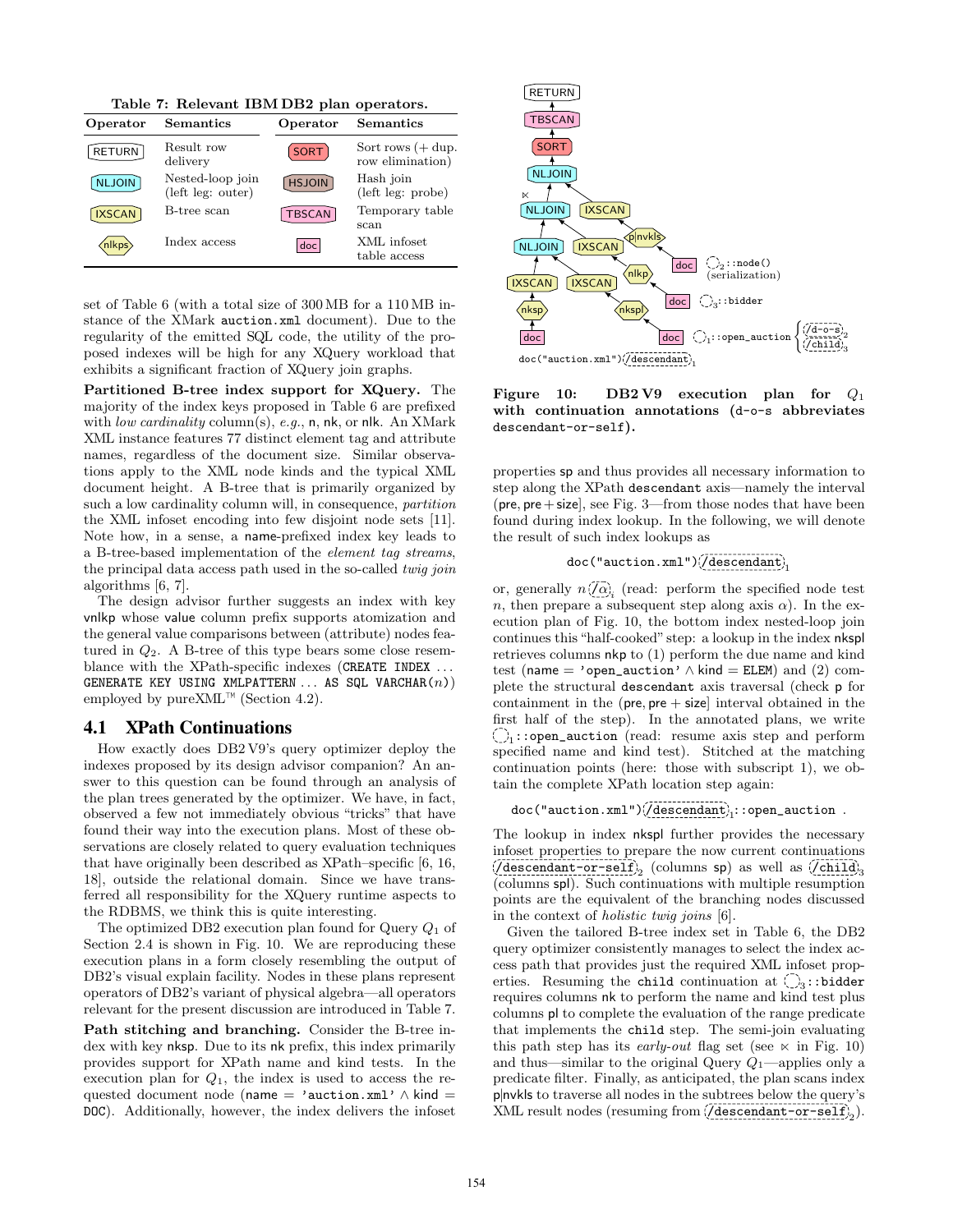

Figure 11: DB2 V9 execution plan for  $Q_2$ .

XPath step reordering and axis reversal. Two further phenomena in the execution plans can be explained in terms of the XPath continuation notion. For  $Q_1$ , the order of the XPath location steps specified in the input query did coincide with the join order in the execution plan (access document node of XML instance auction.xml, then perform a descendant::open\_auction step, finally evaluate child::bidder). The B-tree index entries provide sufficient context information, however, to allow for arbitrary path processing orders—right-to-left strategies are conceivable as are strategies that start in the middle of a step sequence and then work their way towards the path's endpoints. The latter can be witnessed in the execution plan of Query  $Q_2$ (Fig. 11).

The plan's very first index scan over nkspl evaluates the name and kind test for elements with tag closed\_auction before the continuation for resumption point  $\bigcirc$ <sub>1</sub> has provided any context node information. The index key columns spl are used to prepare the continuation  $\sqrt{(child)}$  which is then immediately resumed by the node test for element price. Index nkdlp is deployed to implement this node test as well as node atomization and subsequent value comparison (the index key contains column data of table doc). At this point, the plan has evaluated the path fragment

 $\mathcal{C}_1$ ::closed\_auction $\langle \underline{\text{child}} \rangle_2$ ::price[data(.)>500]

which is still context-less. The due context is only provided by the subsequent NLJOIN–IXSCAN pair which verifies that the closed\_auction elements found so far indeed are descendants of auction.xml's document node. Observe that in this specific evaluation order of the location steps, the closed\_auction nodes now assume the context node role: the plan effectively determines the closed\_auction elements that have the document node of auction.xml in their ancestor axis. The reversal of axes—in this case, trading descendant for ancestor—is based on the dualities  $\mathsf{pre} \leftrightarrow \mathsf{pre}_\circ$ , size  $\leftrightarrow$  size $_\circ$  in the predicates  $axis(\texttt{ancestor})$ and axis(descendant), defined in Fig. 3. This observation applies to all other pairs of dual axes [18]  $(e.g.,$  parent/child following/preceding) and, due to the attribute encoding used in table doc, also to the attribute/owner relationship between element nodes and the attributes they own.

The query optimizer decides on the reordering of paths and the associated reversal of XPath axes based on its "classical" selectivity notion and the availability of eligible access paths: for a B-tree with name-prefixed keys, the RDBMS's data distribution statistics capture tag name distribution while value-prefixed keys lead to statistics about the distribution of the (untyped) element and attribute values.

In the case of  $Q_2$ , this enabled the optimizer to decide that the access path nkdlp, directly leading to price nodes (key prefix nk) with a typed decimal value of greater than 500 (key column d), is highly selective (only 9,750 of the 4.7 million nodes in the 110 MB XMark XML instance are price elements and only a fraction of these has a typed value in the required range).

An analogous observation about the distribution of untyped string values in the value column—the key prefix in the vnlkp B-tree—has led the optimizer to evaluate the general attribute value comparison

$$
\bigcirc_{5}: \texttt{id/data(.)} = \\ \texttt{doc("auction.xml")}/ \cdots / \texttt{attribute::item/data(.)}
$$

before the "hole"  $\bigcirc_5$  has been filled. The elements owning the @id attributes are resolved subsequently, effectively reversing the attribute axis. (This constellation repeats for the second attribute value comparison in  $Q_2$ , resumption point  $\left(\begin{smallmatrix} 0 \\ 0 \end{smallmatrix}\right)$ 

## 4.2 Pure SQL vs. pureXML™

With DB2 Version 9, IBM released the built-in pureXML™ XQuery processor. This opens up a chance for a particularly insightful quantitative assessment of the potential of the purely relational approach to XQuery processing discussed here: not only can a comparison with pureXML™ be performed on the same machine, but even in the context of a single query processing infrastructure (implementation of query optimizer, plan operators, and B-tree indexes).

The tree traversal of XPath location steps in pure $XML$ <sup> $|M$ </sup> is implemented in terms of the new XSCAN low-level plan operator. The internals of XSCAN are based on the TurboXPath algorithm [15]. This is interesting in its own right: TurboXPath supports an XPath 2.0-style dialect quite similar to Fig. 1 and, in particular, admits nested for loops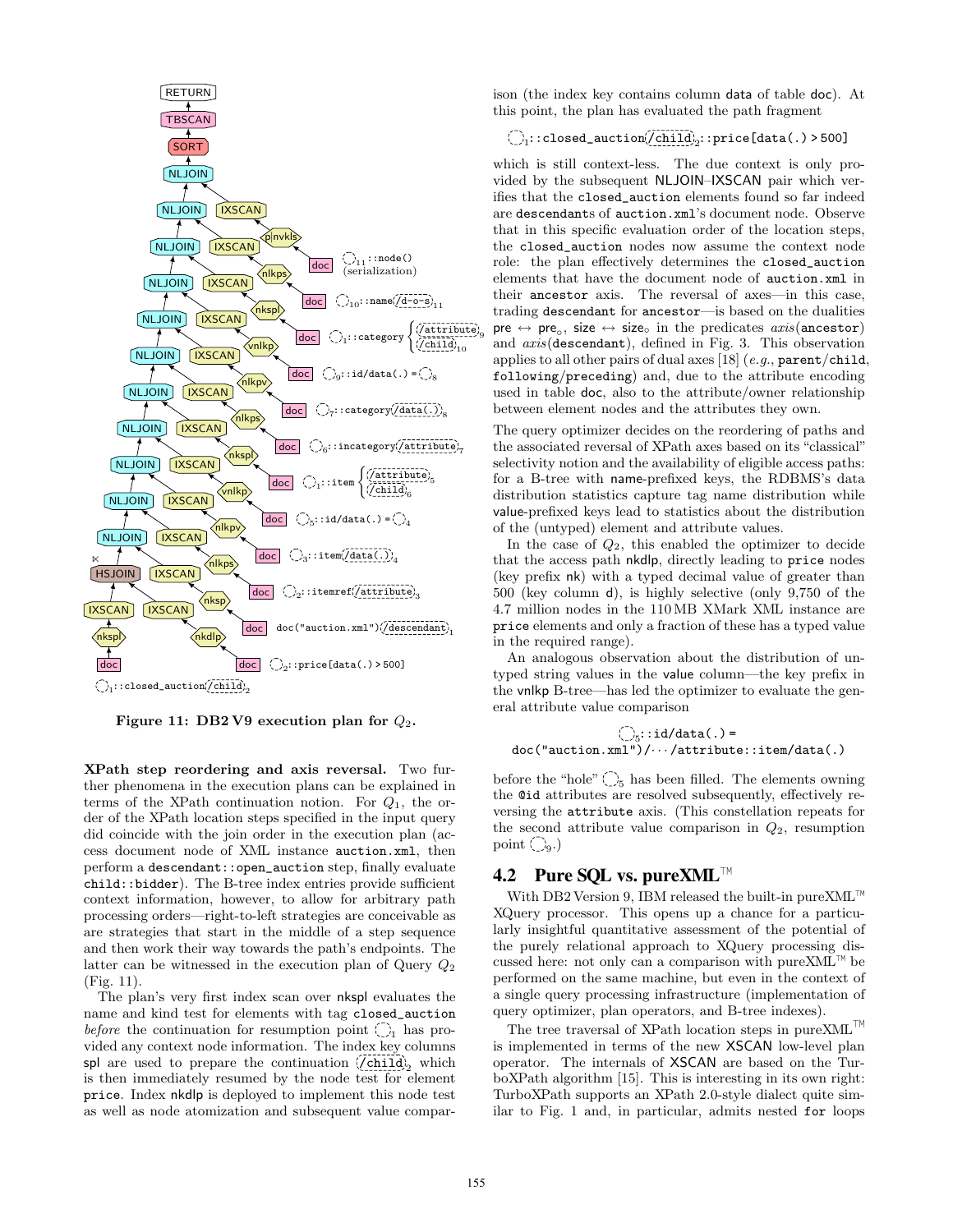Table 8: Sample query set taken from [15] (rightmost column shows the query identifier used in [15]). We replaced the non-standard return-tuple  $(Q_6)$  by an SQL/XML XMLTABLE construct.

|       | $\mathbf{Data}$<br><u> 15 </u>                                                                                                                      |            |
|-------|-----------------------------------------------------------------------------------------------------------------------------------------------------|------------|
|       | $Q_3$ /site/people/person[@id = "person0"]<br>/name/text()                                                                                          | XMark 9a   |
| $Q_4$ | //closed_auction/price/text()                                                                                                                       | XMark 9c   |
| $Q_5$ | $/dblp/*$ [@key = "conf/vldb2001" and<br>editor and title]/title                                                                                    | DBLP<br>8с |
| Q6    | for \$thesis in /dblp/phdthesis<br>[year $\lt$ "1994" and<br>author and title]<br>return-tuple \$thesis/title,<br>\$thesis/author,<br>\$thesis/year | DBLP<br>8g |

Table 9: Observed result sizes and wall clock execution times (average of 10 runs).

|                    | Query      |                      | $DB2 + Path finder$         | $DB2$ pure XML <sup>™</sup> |                            |
|--------------------|------------|----------------------|-----------------------------|-----------------------------|----------------------------|
|                    | $\#$ nodes | stacked<br>٥<br>sec) | join graph<br>٣<br>$(\sec)$ | whole<br>٣<br>$(\sec)$      | segmented<br>٩<br>$(\sec)$ |
|                    |            |                      |                             |                             |                            |
| $Q_1$              | 1,625,157  | 63.011               | 11.788                      | 10.073                      | 9.661                      |
| $\scriptstyle Q_2$ | 318        | <b>DNF</b>           | 0.544                       | DNF                         | <b>DNF</b>                 |
| $Q_3$              |            | 60.582               | 0.017                       | 0.891                       | 0.001                      |
| $\scriptstyle Q_4$ | 9,750      | 32.246               | 0.309                       | 6.455                       | 7.438                      |
| $\scriptstyle Q_5$ |            | 442.745              | 0.391                       | 48.066                      | 0.001                      |
| $\,Q_6$            | 59         | 0.026                | 0.004                       | 1.292                       | 0.017                      |

and XPath predicates, but does not implement the full axis feature (TurboXPath supports the vertical axes).

Aware of XSCAN's innards, to  $Q_1$  and  $Q_2$  we added sample queries that directly stem from [15]—these queries are displayed in Table 8. Each of these queries represents a much larger query set we investigated in the course of this work—together subsuming e.g., all queries of the XMark and TPox benchmark sets [17, 22]. While Queries  $Q_1$ ,  $Q_3$ ,  $Q_4$ , and  $Q_5$  are simple XPath queries, they differ in their runtime characteristics. Query  $Q_2$  is a representative for queries with value-based joins (e.g., XMark Queries 8–12). DB2's pureXML™ favors database designs that lead to comparably small XML document segments (of a few KB, say) per row. Since the tabular XML infoset encoding and XQuery processing strategy discussed here can perfectly cope with very large XML instances (beyond 100 MB), for the sake of comparison we let pureXML™ operate over both, segmented as well as monolithic XML documents.

The Queries  $Q_1-Q_4$  ran against an XMark instance of 110 MB (4,690,648 nodes), Q5, Q<sup>6</sup> queried an XML representation of Michael Ley's DBLP publication database (400 MB or 31,788,688 nodes). For pureXML's segmented document representation we cut the XMark instance into 23,000 segments of 1–6 KB and the DBLP instance into distinct publications, yielding about 1,000,000 segments of 30 nodes (ca. 800 bytes) per row. We further created an extensive XMLPATTERN index family such that at least one index was eligible to support the value references occurring in the query set  $(e.g., for Q_3$  we created an index on /site/categories/category/@id).

We then translated the query set with *Pathfinder*, an

XQuery compiler that includes a faithful implementation of loop lifting and join graph isolation described in Sections 2.3 and 3. Pathfinder was configured to emit the SQL code derived from both, the original stacked plan and the isolated join graph. The resulting SQL queries ran against a database populated with tabular XML infoset encodings of the XMark and DBLP instances, using a B-tree index setup as described in Table 6. Both, pure $XML^{\mathbb{N}}$  and *Pathfinder* used the same DB2 UDB V9 instance hosted on a dual 3.2 GHz Intel Xeon™ computer with 8 GB of primary and SCSI-based secondary disk memory, running a Linux 2.6 kernel.

The impact of join graph isolation. Table 9 summarizes the average wall clock execution times we observed. Compositional compilation leads to tall stacked plans that exhibit a significant number of intermediate  $\varrho$  and  $\delta$  operators. Pathfinder translates such plans into a SQL common table expression (WITH . . .) that features an equally large number of DISTINCT and RANK() OVER (ORDER BY . . . ) clauses, leading to numerous SORT primitives in DB2 V9's execution plans. The application of join graph isolation to such plans can have drastic effects: for Query  $Q_1$ , for example, the join graph (Fig. 7) yields a five-fold reduction of execution time over the initial stacked plan (Fig. 4). Similarly, join graph isolation lets  $Q_2$  execute in about  $1/2$  second (formerly the query did not complete within 20 hours).

Table 9 further assesses how DB2 pure $XML^{\pi}$  fares against its *Pathfinder*-driven relational self. For  $Q_1$ , the universally high execution times of about 10 seconds largely reflect the substantial effort to support serialization: the resulting node sequence contains 3,249 open\_auction elements, each being the root of a subtree containing 500 nodes on average. Query  $Q_4$  primarily relies on raw path traversal performance as no value-based index can save the query engine from visiting a significant part of the XML instance. The more than 20-fold advantage of Pathfinder suggests that B-tree-supported location step evaluation will remain a true challenger for the XSCAN-based implementation inside pureXML™. Queries  $Q_3$ ,  $Q_5$  (and  $Q_6$ , to some extent) yield singleton (short) node sequences and constitute the best case for the segmented pure $\text{XML}^{\text{TM}}$  setup: here, XMLPATTERN index lookups return a single or few RID(s), directly leading the system to small XML segment(s)—the remaining traversal effort for XSCAN then is marginal. For the whole document setup, however, an index lookup could only point to the single monolithic XML instance: XSCAN thus does all the heavy work (the wildcard  $*$  in  $Q_5$  forces the engine to scan the entire 400 MB DBLP instance). Despite the extensive index options available to support  $Q_2$ , pureXML<sup>™</sup> is not able to finish evaluation within 20 hours: the system appears to miss the opportunity to perform value-based selections and joins early (recall the discussion of Fig. 11) and ultimately is overwhelmed by the Cartesian product of all closed\_auction, item, and category elements. The indexes largely remain unused (the predicate price[data(.) > 500] is, in fact, evaluated second to last in the execution plan generated by  $pure XML^{\mathsf{TM}}$ .

The sub-second execution times observed for Pathfinder indicate that the effort to compile into particularly simplyshaped self-join chains pays off. The DB2 V9 built-in monitor facility provides further evidence in this respect: the queries enjoy a buffer cache hit ratio of more than 90 % since merely table doc and indexes fight for page slots.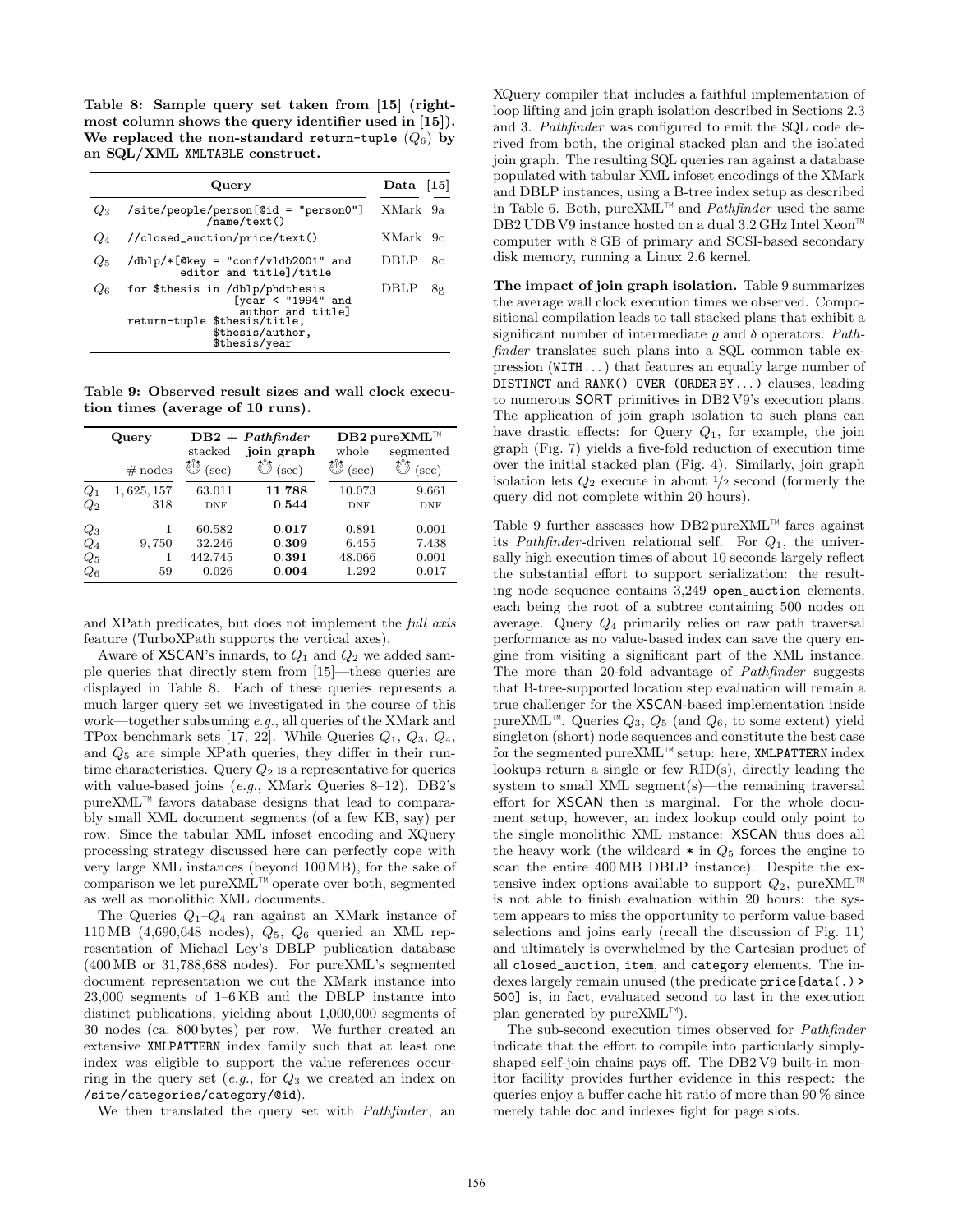## 5. MORE RELATED WORK

One key ingredient in the join graph isolation process are the rewrites that move order maintenance and duplicate elimination into tail positions. Their importance is underlined by similar optimizations proposed by related efforts [10, 20, 24]: Fernández et al. remove order constraints and duplicates based on the XQuery Core representation [10] an effect achieved by Rules (5) and (14) of Fig. 5. While their rewrites suffice to remove order and duplicate constraints in XPath queries like Queries  $Q_1, Q_3, Q_4$ , and  $Q_5$ , the principal data structure of XQuery Core—item sequences—prohibits merging of multiple orders as in Rule (13)—necessary to optimize, e.g., Query  $Q_2$ . We might, however, still benefit from the optimization in [10], as it takes XPath step knowledge into account. We currently ignore this path step information and thus may end up ordering query results on more columns than strictly necessary.

In [24], an algebra over ordered tables is the subject of order optimization. An order context framework provides minimal ordered semantics by removing—much like Rule  $(5)$  superfluous Sortby operators. In addition, order is merged in join operators and pushed through the plan in an  $Or$ derby Pull up much like in Section 3. In the presence of order-destroying operators such as  $\delta$ , the technique of [24] however fails to propagate order information to the plan tail (cf. Rule (10)).

An extension of the tree algebra (TLC-C) in the research project Timber introduces order on a global level [20] and generates tree algebra plans. While Timber cannot handle item sequence order in general, the initial Timber-generated plans could be seen as an alternative representation of join graphs. Instead of turning the workload over to a relational database, however, Timber rewrites the plan to suit its own query engine which favors early duplicate elimination and sorting.

Most of the rewrites and property inference rules in the present work are an adaptation of techniques known already for more than a decade [14, 21, 23]. Representing order on a *logical* algebra level—in terms of the ranking operator  $\rho$  is a significant deviaton from previous efforts. We are not aware of further approaches that encode order as data and thus make order accessible to logical query optimization.

In the context of the MonetDB/XQuery open-source project<sup>6</sup>, isolated join graphs form the starting point for the runtime optimization of XQuery expressions [2]: sampling and "zero-investment" algorithms detect data correlation and decide for the most efficient evaluation order at runtime. This approach further improves join tree planning and overcomes selectivity misestimation issues of classical optimizers.

In Section 4.1, we have seen how a selectivity-based reordering of XPath location steps can also lead to a reversal of axes. In effect, the optimizer mimics a family of rewrites that has been developed in [18]. These rewrites were originally designed to trade reverse XPath axes for their forward duals, which can significantly enlarge the class of expressions tractable by streaming XPath evaluators. Here, instead, we have found the optimizer to exploit the duality in both directions—in fact, a descendant axis step has been traded for an ancestor step in the execution plan for  $Q_2$ (Fig. 11). The evaluation of rooted /descendant::  $n$  stepspervasively introduced in [18] to establish a context node set of all elements with tag  $n$  in a document—is readily supported by the n-prefixed B-tree indexes. Since the XQuery compiler implements the full axis feature, it can actually realize a significant fraction of the rewrites in [18].

Although we exclusively rely on the vanilla B-tree indexes that are provided by any RDBMS kernel, cost-based join tree planning and join reordering leads to a remarkable plan versatility. In the terminology of [16], we have observed the optimizer to generate the whole variety of Scan (strict left-to-right location path evaluation), Lindex (right-to-left evaluation), and Bindex plans (hybrid evaluation, originating in a context node set established via tag name selection; cf. the initial closed\_auction node test in Fig. 11).

The path branching and stitching capability (Section 4.1) makes the present XQuery compilation technique a distant relative of the larger family of *holistic twig join* algorithms [6, 7, 8]. We share the language dialect of Fig. 1—coined generalized tree pattern queries in [6, 8]—but add to this the full axis feature. Quite differently, though, we (1) let the RDBMS shoulder 100 % of the evaluation-time and parts of the compile-time effort invested by these algorithms  $(e.g.,$ the join tree planner implements the  $findOrder(\cdot)$  procedure of [8] for free), and (2) use built-in B-tree indexes over tableshaped data where  $TwigStack$  [6] and  $Twig<sup>2</sup>Stack$  [7] rely on special-purpose runtime data structures, e.g., chains or hierarchies of linked stacks and modified B-trees, which call for significant invasive extensions to off-the-shelf database kernels.

## 6. WORK IN FLUX

This work rests on the maturity and versatility of database technology for strictly table-shaped data, resulting from 30+ years of experience. We (1) discussed relational encodings of the true XQuery semantics that are accessible for today's SQL query optimizers, but (2) also saw that some care is needed to unlock the potential of a set-oriented query processor.

The scope of the present work reaches beyond XQuery. Tall stacked plan shapes with scattered distributions of  $\rho$ operators (Fig. 4) also are an artifact of the compilation of complex SQL/OLAP queries (in which functions of the RANK() family are pervasive). The observations of Section 4 suggest that the rewriting procedure of Fig. 5 can benefit commercial query optimizers also in this domain.

Acknowledgments. This research is supported by the German Research Council (DFG) under grant GR 2036/2-2.

#### 7. REFERENCES

- [1] DB2 9 for Linux, UNIX and Windows Manuals, 2007. http://www.ibm.com/software/data/db2/udb/.
- [2] R. Abdel Kader, P. Boncz, S. Manegold, and M. van Keulen. ROX: run-time optimization of XQueries. In Proc. SIGMOD, 2009.
- [3] A. Arion, V. Benzaken, I. Manolescu, and A. Pugliese. Structured Materialized Views for XML Queries. In Proc. VLDB, 2007.
- [4] S. Boag, D. Chamberlin, and M. Fernández. XQuery 1.0: An XML Query Language. W3 Consortium, 2007. http://www.w3.org/TR/xquery/.
- [5] P. A. Boncz, T. Grust, M. van Keulen, S. Manegold, J. Rittinger, and J. Teubner. MonetDB/XQuery: A Fast XQuery Processor Powered by a Relational Engine. In Proc. SIGMOD, 2006.

 $^6$ http://www.monetdb-xquery.org/